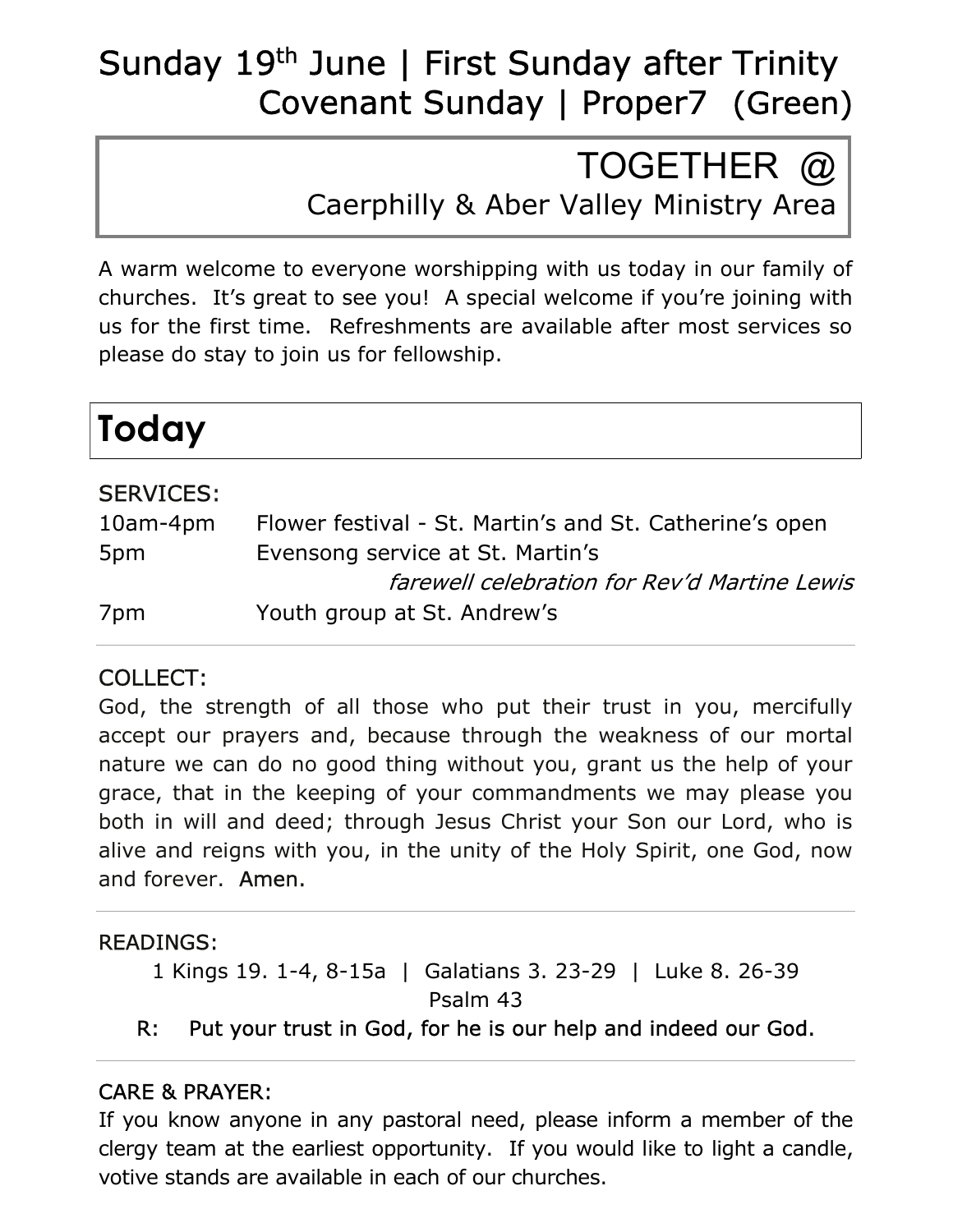# This Week

#### MONDAY 20TH JUNE

2.15pm Funeral at Briwnant Chapel: *Donald Brown + RIP* 7pm Eglwysilan CAT meeting at St. Catherine's hall

#### TUESDAY 21ST JUNE

10.30am Said Eucharist at St. Martin's followed by Teilo's café Readings: 2 Kings 19. 9-21, 31-36 | Psalm 48 | Matthew 7. 6, 12-14

#### WEDNESDAY 22<sup>ND</sup> JUNE

| 12-1.30pm | Community Café at St. Catherine's hall                            |
|-----------|-------------------------------------------------------------------|
| 7pm       | Eucharist at St. Andrew's                                         |
|           | <b>Readings: Jeremiah 1.4-9   Acts 20.28-35   Matthew 9.35-38</b> |
| 8pm       | St. Andrew's CAT meeting                                          |

#### THURSDAY 23RD JUNE

7pm St. Martin's CAT meeting in St. Catherine's hall

#### FRIDAY 24TH JUNE

4pm Choir rehearsal at St. Catherine's hall

#### SATURDAY 25TH JUNE

| 10am               | Llandaff Ordinations at Llandaff Cathedral  |
|--------------------|---------------------------------------------|
| 11am               | Monmouth Ordinations at St Woolos Cathedral |
| 2pm                | Ordination party at St. Andrew's            |
| 7.30 <sub>pm</sub> | String quartet concert at St. Martin's      |

## Next Sunday: 26th June

| 8.30am  | Said Eucharist at St. Martin's            |
|---------|-------------------------------------------|
| 9am     | Sunday service on Zoom                    |
| 10.30am | Said Eucharist with hymns at St. Martin's |
| 11am    | Said Eucharist with hymns at St. Andrew's |
| 12.30pm | Baptism at St. Martin's: Megan James      |
| 3pm     | Muddy Church at St. Martin's              |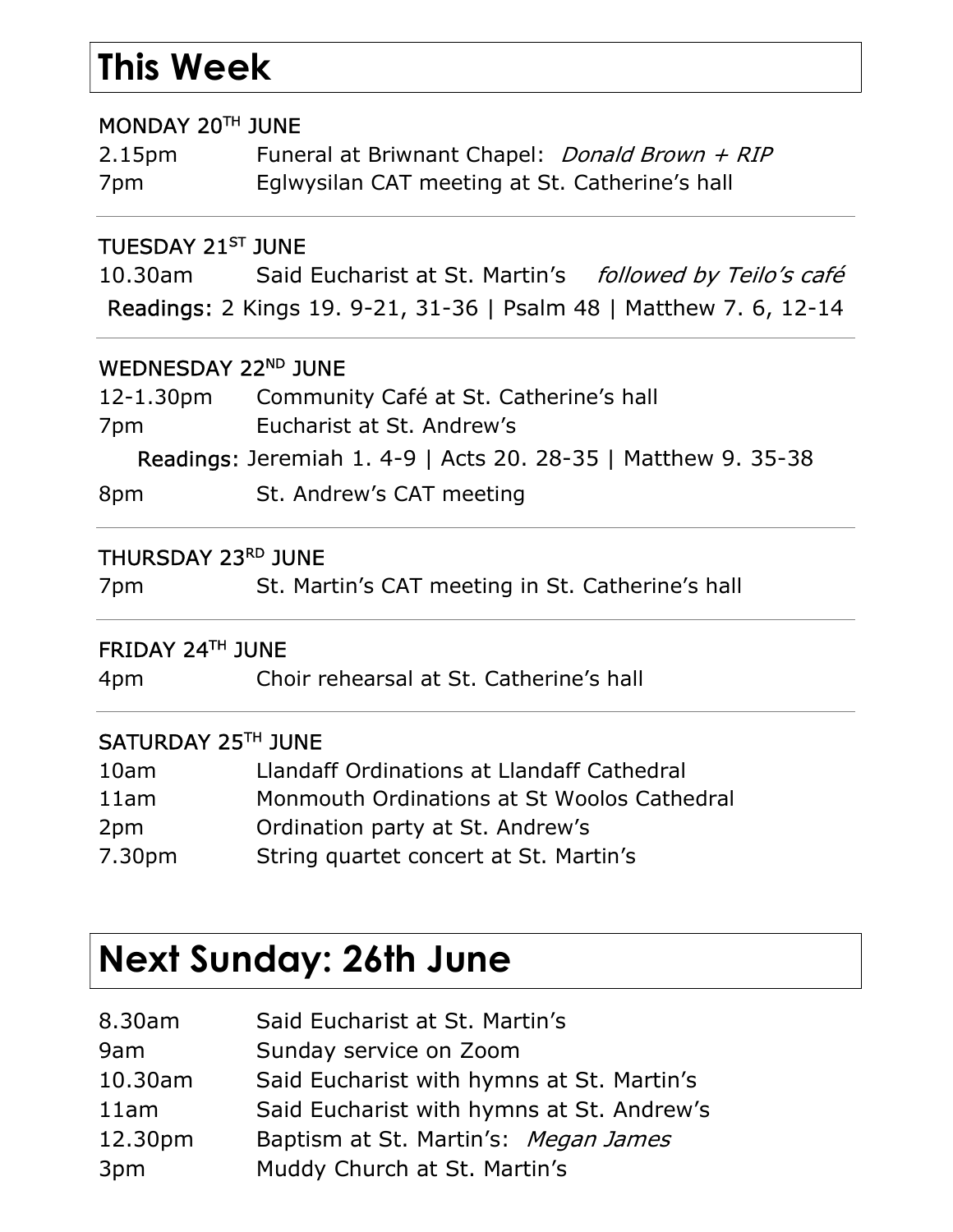# **Notices**

REV'D MARTINE'S FAREWELL EVENSONG – Rev'd Martine is leaving our Ministry Area to complete her training elsewhere. In thanksgiving for her ministry we are offering a farewell Evensong tonight at 5pm in St. Martin's, followed by refreshments.

YOUTH GROUP – don't miss the launch of our monthly youth group for 11-18's, tonight at 7pm in St. Andrew's.

ORDINATIONS – Amanda Thomas and Ruth Greenaway-Robbins will be ordained deacon next Saturday (25<sup>th</sup>) in Llandaff Cathedral as well as Ceri Holloway who will be ordained priest. Our previous ordinand, Ruth, will also be deaconed the same day at St Woolos Cathedral. Prayers for all candidates would be greatly appreciated at this time.

We are organising a party for Amanda and Ruth at St. Andrew's from 2pm the same day. Angie will be organising the buffet so please contact her if you'd like to contribute food (tel. 07850 637813).

STRING QUARTET CONCERT – St. Martin's is hosting Redlands String Quartet for an evening of music next Saturday (25<sup>th</sup>) at 7.30pm. Including performances from Brahms, Mozart and Piazzolla. Tickets are £10 (£5 concessions) and can be bought on the door. Proceeds go to the charity 'Making Music Changing Lives'.

MUDDY CHURCH – come along and try our monthly children's service next Sunday (26<sup>th</sup>) at 3pm in St. Martin's. With fun and food for children up to Primary school age. All are welcome.

CANON MICHAEL SHORT - is celebrating his Diamond Jubilee of priesting with a sung Mass followed by refreshments on  $30<sup>th</sup>$  June at 6pm in St Winifred's, Penrhiwceiber. All are welcome, but please let us know if you plan to attend so we can inform them of approximate numbers.